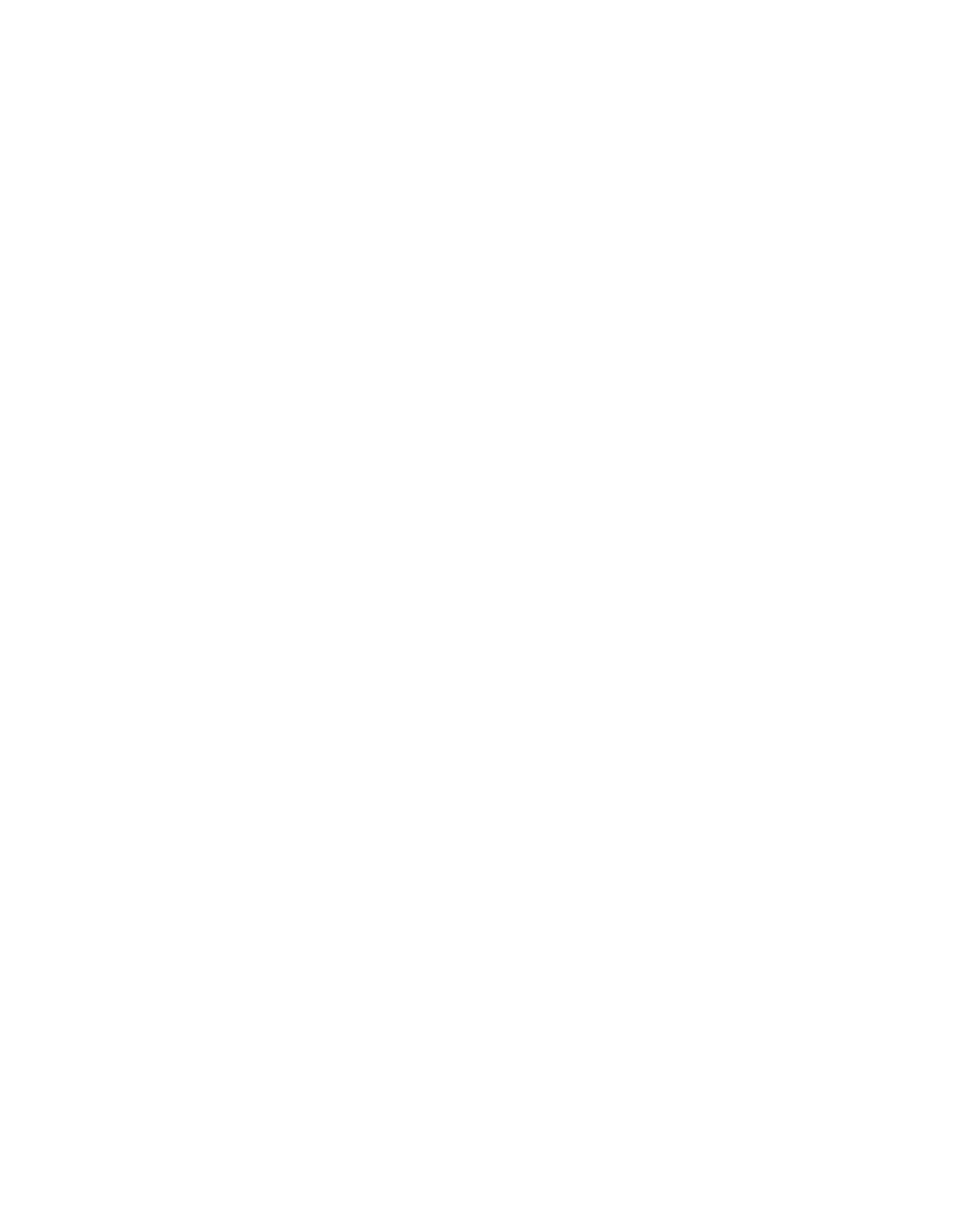### EXPLOITATION OF THE DISSIPATION INEQUALITY, IF SOME BALANCES ARE MISSING

WOLFGANG MUSCHIK, VITA TRIANI AND CHRISTINA PAPENFUSS

The balance equations of continuum thermodynamics need constitutive equations in order to solve them under the constraint that the entropy production appearing in the entropy balance equation must be not negative. This dissipation inequality represents the second law of thermodynamics. There are two procedures which exploit the dissipation inequality to obtain constitutive equations which are in agreement with the second law: the Coleman–Noll and the Liu techniques. Here we use the Liu technique in the special case in which not all balance equations are taken into account when exploiting the dissipation inequality. This case is of interest because often not all balances are known, or only the energy balance is considered. It is also proved that in this abridged exploitation of the dissipation inequality, thermodynamic restrictions for the constitutive equations are obtained, so that these satisfy the second law. These restrictions represent a smaller class of materials than that obtained when all balances are taken into account.

#### 1. Introduction

The balance equations of continuum thermodynamics have the shape

$$
\dot{\mathbf{X}} + \nabla \cdot \mathbf{Y} = \mathbf{R}.\tag{1}
$$

The fields  $X(x, t)$ ,  $Y(x, t)$ , and  $R(x, t)$  can be divided into three classes [Muschik et al. 2001]: They may be wanted (or basic) fields, they may be constitutive equations which are defined on the chosen state space **Z** spanned by the fields of the state space variables  $z(x, t)$ ,

$$
\mathbf{z}(\mathbf{x},t) \in \mathbf{Z}, \qquad \mathbf{X}(\mathbf{z}(\mathbf{x},t)), \qquad \mathbf{Y}(\mathbf{z}(\mathbf{x},t)), \qquad \mathbf{R}(\mathbf{z}(\mathbf{x},t)), \tag{2}
$$

and they may be external given fields  $X(x, t)$ ,  $Y(x, t)$ ,  $R(x, t)$ .

A special balance is that of the local entropy density  $s(\mathbf{x}, t)$ 

$$
\sigma_s = \dot{s} + \nabla \cdot \mathbf{J}_s - r_s \ge 0. \tag{3}
$$

This inequality represents the second law of continuum thermodynamics, and is called the dissipation inequality. The fields of the entropy production density  $\sigma_s(\mathbf{Z})$ , of the entropy flux density  $\mathbf{J}_s(\mathbf{Z})$ , and of the entropy supply density  $r_s(\mathbf{Z})$  are constitutive equations. Consequently, according to Equation (2), these fields depend on the state space variables  $z(x, t)$ , and consequently depend indirectly on space-time.

*Keywords:* dissipation inequality, reduced set of balances, abridged exploitation of the dissipation inequality, second law exploitation, Coleman–Noll procedure, Liu procedure.

The paper was prepared during Triani's stay at the Institut für Theoretische Physik, TU Berlin, and was partly delivered by Muschik at TRECOP'07, Trends in Continuum Physics, Sept. 16–20, 2007, Lviv/Briukhovichi, Ukraina.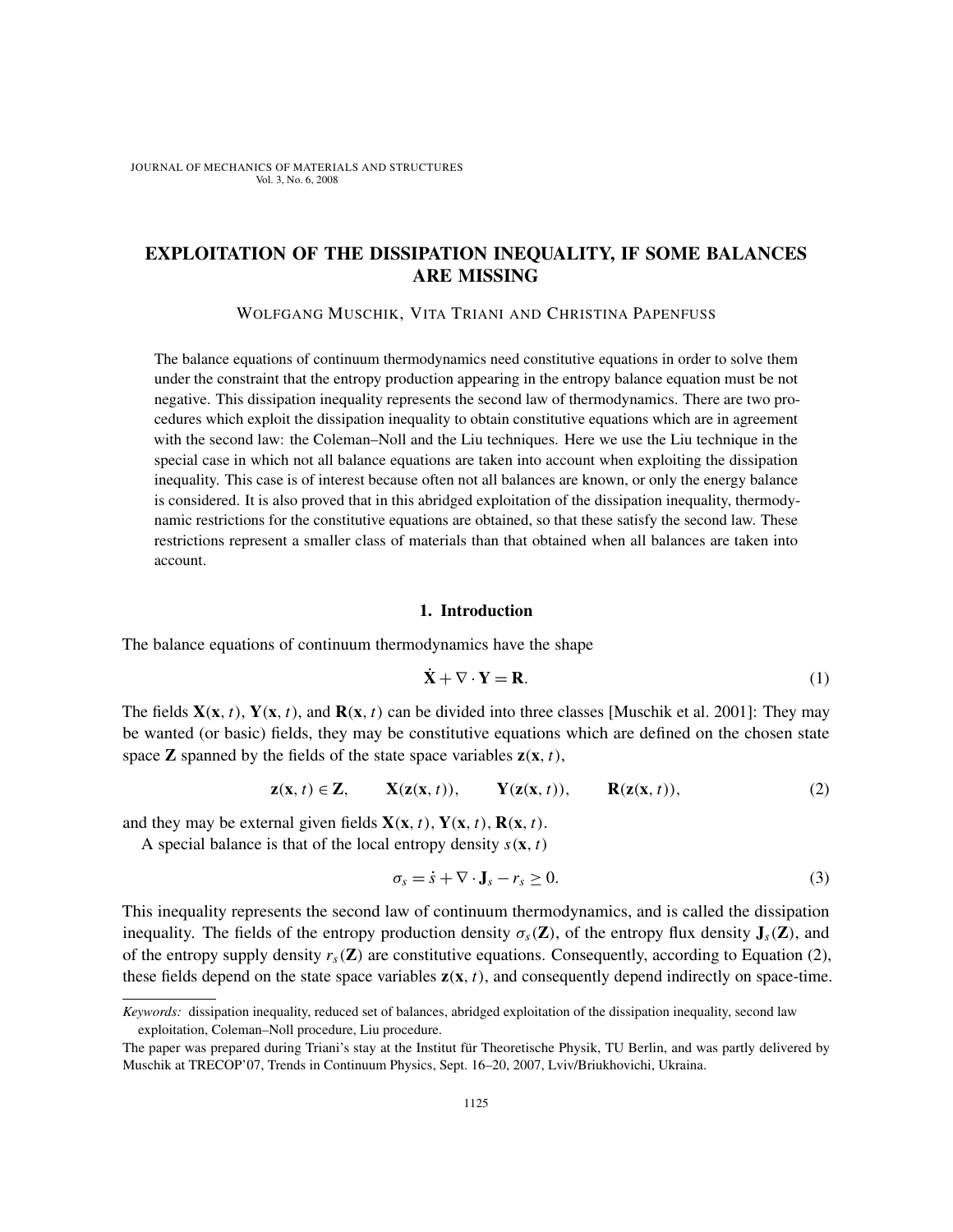Performing the derivatives in Equation (1), we obtain terms which are linear in the so-called higher derivatives

$$
\mathbf{y} := (\dot{\mathbf{z}}, \nabla \mathbf{z}),\tag{4}
$$

which are outside the state space, and we obtain other terms from  $\bf{R}$  in (1) which are independent of the higher derivatives. Consequently, after having performed the derivatives in (1) and (3), we obtain the so-called balances on the state space [Muschik 1990] and the dissipation inequality, which both have the shape of an algebraic system which is linear in the higher derivatives, (4), and are given as

$$
\mathbf{A} \cdot \mathbf{y} = \mathbf{C}, \qquad \mathbf{B} \cdot \mathbf{y} \ge D. \tag{5}
$$

Here A and B are constitutive equations  $A(z(x, t))$ ,  $B(z(x, t))$ , and C and D also consist of constitutive equations, or are given external fields  $C(x, t)$ ,  $D(x, t)$ ).

We now have to exploit the dissipation inequality,  $(5)_2$ . For this reason, we use the second law in the Coleman–Mizel formulation [1964] (see also [Muschik et al. 2001]):

$$
\{\wedge \mathbf{y} \mid \mathbf{A} \cdot \mathbf{y} = \mathbf{C}\} \longrightarrow \mathbf{B} \cdot \mathbf{y} \ge D,\tag{6}
$$

This can be proved by an amendment of the second law, "Except in equilibrium subspace, no reversible process directions exist" [Muschik and Ehrentraut 1996], and it shows the material selectivity of the second law; A, B, C, and *D* are not arbitrary, but have to satisfy the second law, (6).

Two celebrated procedures for the exploitation of the second law (in Coleman–Mizel formulation) are the Coleman–Noll procedure [Truesdell and Noll 1965] and the Liu technique [Liu 1972; Muschik and Ehrentraut 1996]. These procedures are different from a mathematical point of view, but are equivalent if all balance equations are taken into account in both procedures [Triani et al. 2008]. Using the Liu procedure, by which the higher derivatives y are removed from the balances  $(5)_1$  and from the dissipation inequality  $(5)_2$ , we obtain

$$
\Lambda \cdot \mathbf{A} = \mathbf{B}, \qquad \Lambda \cdot \mathbf{C} \ge D. \tag{7}
$$

The so-called Lagrange parameters  $\Lambda$  are functions on the chosen state space (2).

If the matrix A has maximal rank, there exists a right-hand reciprocal of A,

$$
\mathbf{A} \cdot \bar{\mathbf{A}} = \mathbf{1},\tag{8}
$$

and we obtain from (7) the Lagrange parameters

$$
\Lambda = \mathbf{B} \cdot \bar{\mathbf{A}}.\tag{9}
$$

Inserting this into  $(7)_2$ , we obtain the constraints on the constitutive equations in form of an inequality,

$$
\mathbf{B} \cdot \bar{\mathbf{A}} \cdot \mathbf{C} \ge D. \tag{10}
$$

We now ask the question of what happens when we make an abridged exploitation of the dissipation inequality by not taking all balance equations into account, a procedure which is often performed [Ericksen 1991] (this occurs because people forget some balance equations or do not know all balances). In this paper we prove that an abridged exploitation of the second law restricts the class of materials [Muschik 1990], but this restricted class does satisfy the second law. This means that neglecting balance equations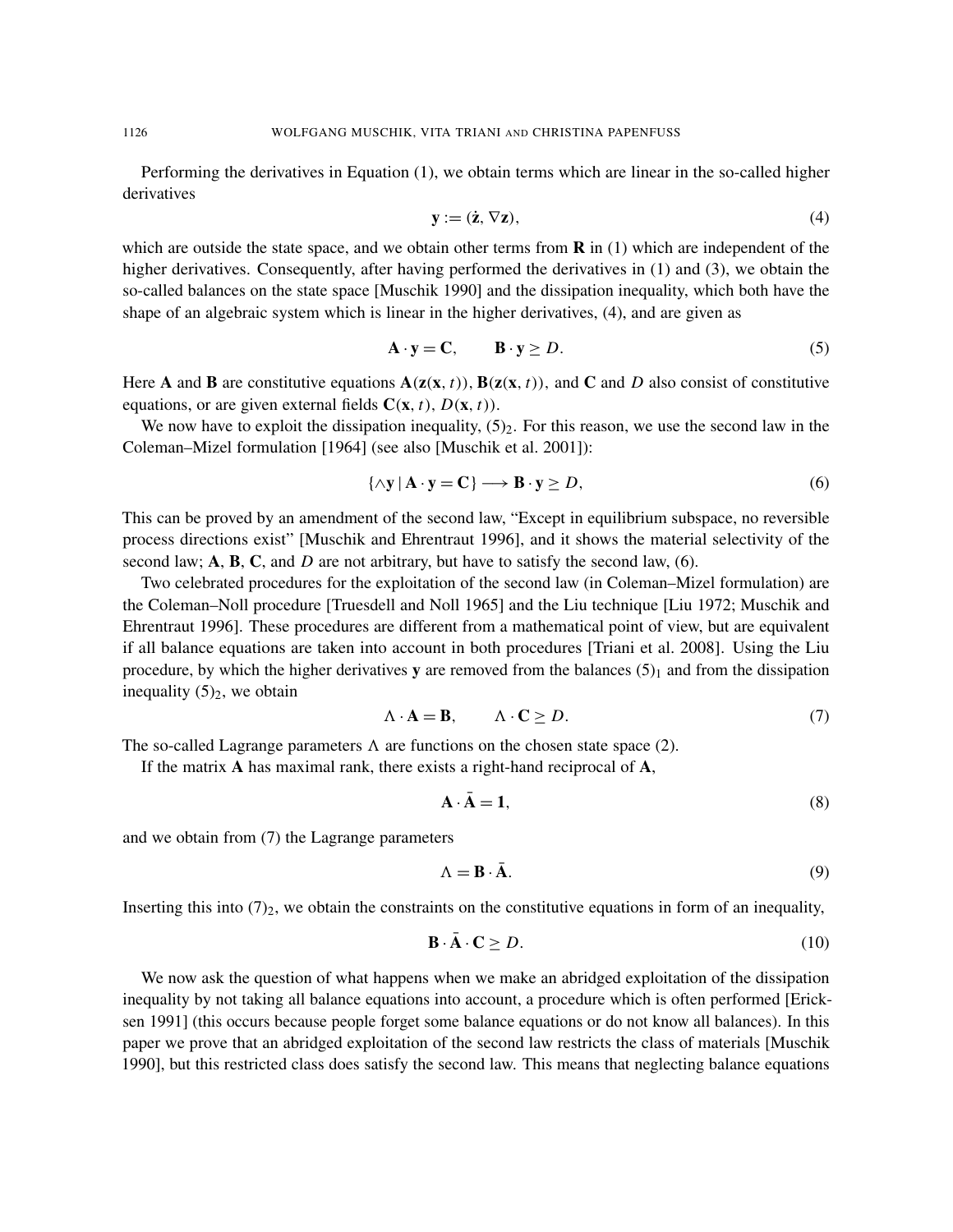in the exploitation procedure does not result in mistakes with respect to the second law, but the found class of materials is too small with respect to that class derived by taking all balances into account.

#### 2. The general case

We start out with the balances on the state space  $(5)<sub>1</sub>$  and with the corresponding dissipation inequality  $(5)$ <sub>2</sub>, both in matrix formulation. Because there are more higher derivatives y than balance equations the matrix A is singular, which means there exists a set of  $y^0$  spanning the nonvanishing kernel of A,

$$
\mathbf{y}^0 \in \ker \mathbf{A} \leftrightarrow \mathbf{A} \cdot \mathbf{y}^0 = \mathbf{0}, \qquad \dim(\ker \mathbf{A}) < n. \tag{11}
$$

We now introduce a projector **P** as

$$
\ker \mathbf{P} \neq \varnothing, \qquad \mathbf{P} \cdot \hat{\mathbf{C}} = \mathbf{0}, \qquad \hat{\mathbf{C}} \neq \mathbf{0}, \tag{12}
$$

which reduces the number of balances which are taken into account,  $\mathbf{P} \cdot \mathbf{A} \cdot \mathbf{y} = \mathbf{P} \cdot \mathbf{C}$ . The projected balances have other solutions Y than  $(5)_1$ ,

$$
\mathbf{P} \cdot \mathbf{A} \cdot \mathbf{Y} = \mathbf{P} \cdot \mathbf{C}.\tag{13}
$$

The dissipation inequality  $(5)_2$  transforms into another inequality,

$$
\mathbf{B}_P \cdot \mathbf{Y} \ge D_P,\tag{14}
$$

which belongs to the projected balances (13). First of all, the connection between  $(\mathbf{B}, D)$  and  $(\mathbf{B}_P, D_P)$ remains open. The reduced system of balances on the state space (13) and of the dissipation inequality (14) now replaces the original ones,  $(5)_1$  and  $(5)_2$ . The consequences of this replacement are investigated in this paper.

Next we ask the question, if  $\hat{C}$  in (12) is a solution of (5)<sub>1</sub>, then

$$
\mathbf{A} \cdot \hat{\mathbf{y}} = \hat{\mathbf{C}}.\tag{15}
$$

According to (11), all solutions of this set of balance equations can be written down in the form

$$
\hat{\mathbf{y}} = \bar{\mathbf{A}} \cdot \hat{\mathbf{C}} + \mathbf{y}^0,\tag{16}
$$

where A is the existing right-hand reciprocal  $(8)$  of A (because A has less rows than columns and is presupposed to have maximal rank). Introducing (16) into (15) results, by using (11), in

$$
\mathbf{A} \cdot \bar{\mathbf{A}} \cdot \hat{\mathbf{C}} = \hat{\mathbf{C}}.
$$

According to (8), this shows that (16) is a solution of (15). Because of (12)<sub>3</sub>, we state that for all solutions of (15)

$$
\hat{\mathbf{y}} \notin \ker \mathbf{A},\tag{17}
$$

is valid.

Applying the projector to (15) and using (12)<sub>2</sub>, we obtain  $\mathbf{P} \cdot \mathbf{A} \cdot \hat{\mathbf{y}} = \mathbf{P} \cdot \hat{\mathbf{C}} = \mathbf{0}$ , which means that

$$
\hat{\mathbf{y}} \in \ker(\mathbf{P} \cdot \mathbf{A}).\tag{18}
$$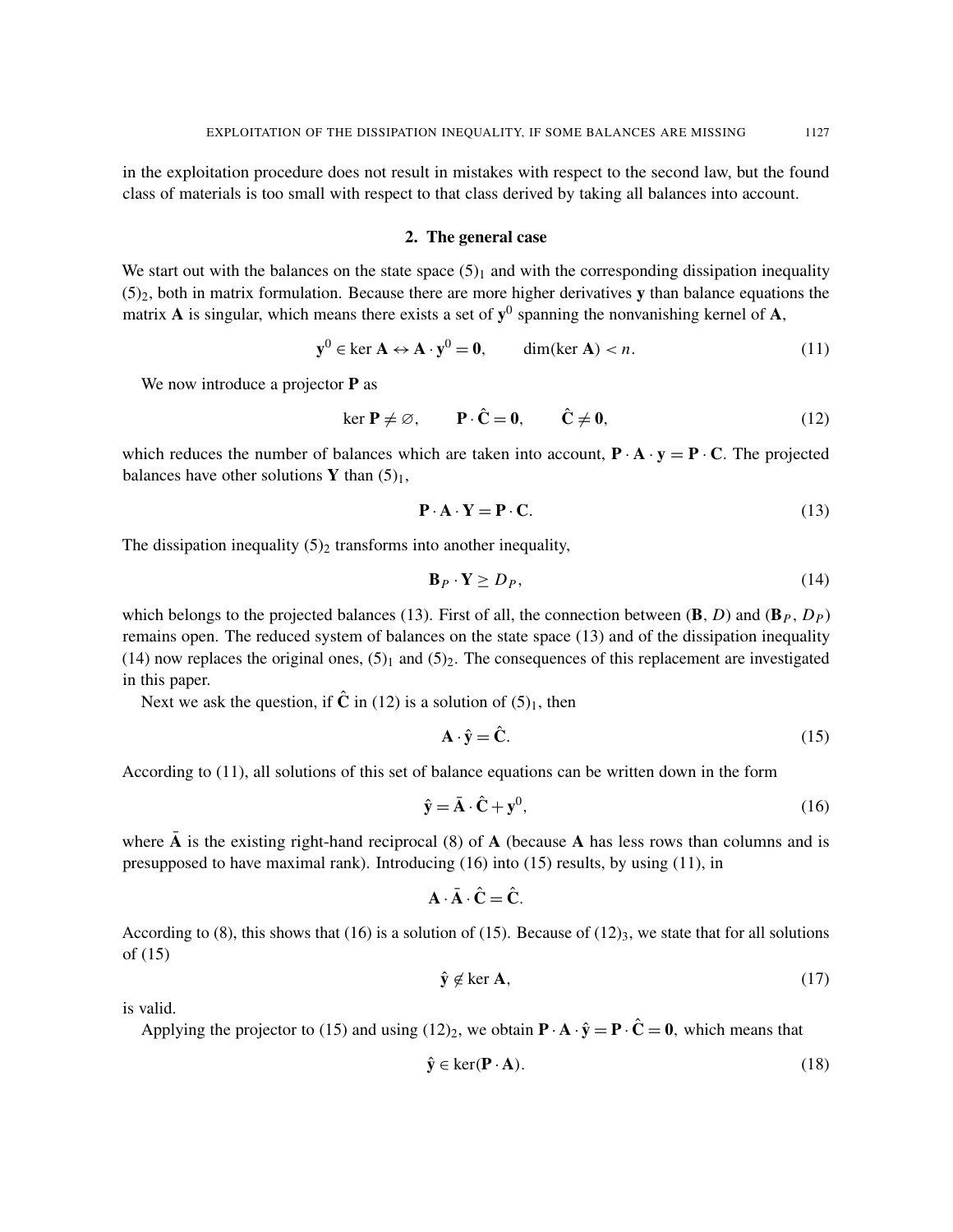Because of

$$
\mathbf{A} \cdot \mathbf{y}^0 = \mathbf{0} \quad \rightarrow \quad \mathbf{P} \cdot \mathbf{A} \cdot \mathbf{y}^0 = \mathbf{0}, \tag{19}
$$

we obtain

 $y^0 \in \text{ker } A \quad \rightarrow \quad y^0 \in \text{ker}(\mathbf{P} \cdot \mathbf{A}).$ 

From (18) and (17), it follows that there are  $\hat{y}$  with the property

$$
\hat{\mathbf{y}} \notin \ker \mathbf{A} \leftarrow \hat{\mathbf{y}} \in \ker(\mathbf{P} \cdot \mathbf{A}).
$$

Consequently, we obtain for the dimension of the kernels

$$
\dim(\ker(\mathbf{P} \cdot \mathbf{A})) > \dim(\ker \mathbf{A}).\tag{20}
$$

This means that if the balance equations are neglected the dimension of the kernel belonging to the set of the new balance equations becomes greater. This fact also has consequences for the dissipation inequality  $(5)_2$ .

The balance equations on state space are related to the dissipation inequality by the Coleman–Mizel formulation of the second law [Coleman and Mizel 1964]: "Each solution of the balance equations satisfies the dissipation inequality." This is also true for the projected balances (13) on state space. Consequently, we have the inductions

$$
\mathbf{A} \cdot (\mathbf{y}^* + \mathbf{y}^0) = \mathbf{C} \rightarrow \mathbf{B} \cdot (\mathbf{y}^* + \mathbf{y}^0) \ge D,
$$
  

$$
\mathbf{P} \cdot \mathbf{A} \cdot (\bar{\mathbf{Y}} + \hat{\mathbf{Y}}) = \mathbf{P} \cdot \mathbf{C} \rightarrow \mathbf{B}_P \cdot (\bar{\mathbf{Y}} + \hat{\mathbf{Y}}) \ge D_P.
$$

Because  $y^0$  and  $\hat{Y}$  are arbitrary elements of the kernels of **A** and **P** · **A**, we obtain, in order to maintain the dissipation inequalities,

$$
\mathbf{B} \cdot \mathbf{y}^0 = 0 \rightarrow \mathbf{B} \perp \ker \mathbf{A},
$$
  

$$
\mathbf{B}_P \cdot \hat{\mathbf{Y}} = 0 \rightarrow \mathbf{B}_P \perp \ker(\mathbf{P} \cdot \mathbf{A}).
$$

This results in

 $dim(span B) + dim(ker A) = n$ ,

 $\dim(\text{span } \mathbf{B}_P) + \dim(\text{ker } (\mathbf{P} \cdot \mathbf{A})) = n.$ 

Subtracting both the equations from each other,

$$
\dim(\text{span }\mathbf{B}) - \dim(\text{span }\mathbf{B}_P) + \dim(\text{ker }\mathbf{A}) - \dim(\text{ker}(\mathbf{P} \cdot \mathbf{A})) = 0,
$$

and according to (20) this results in

$$
\dim(\text{span } \mathbf{B}) > \dim(\text{span } \mathbf{B}_P). \tag{21}
$$

The inequality (21) can be interpreted as follows: If balance equations are not taken into account when exploiting the dissipation inequality, the found class of materials [Muschik et al. 2001] becomes smaller and the dissipation inequality remains valid. Neglecting balance equations in the process of exploiting the dissipation inequality does not result in violations of the second law, but the acquired class of materials is too small. Correct exploitation, considering all balance equations, results in a greater class of materials than when we neglect some of the balances.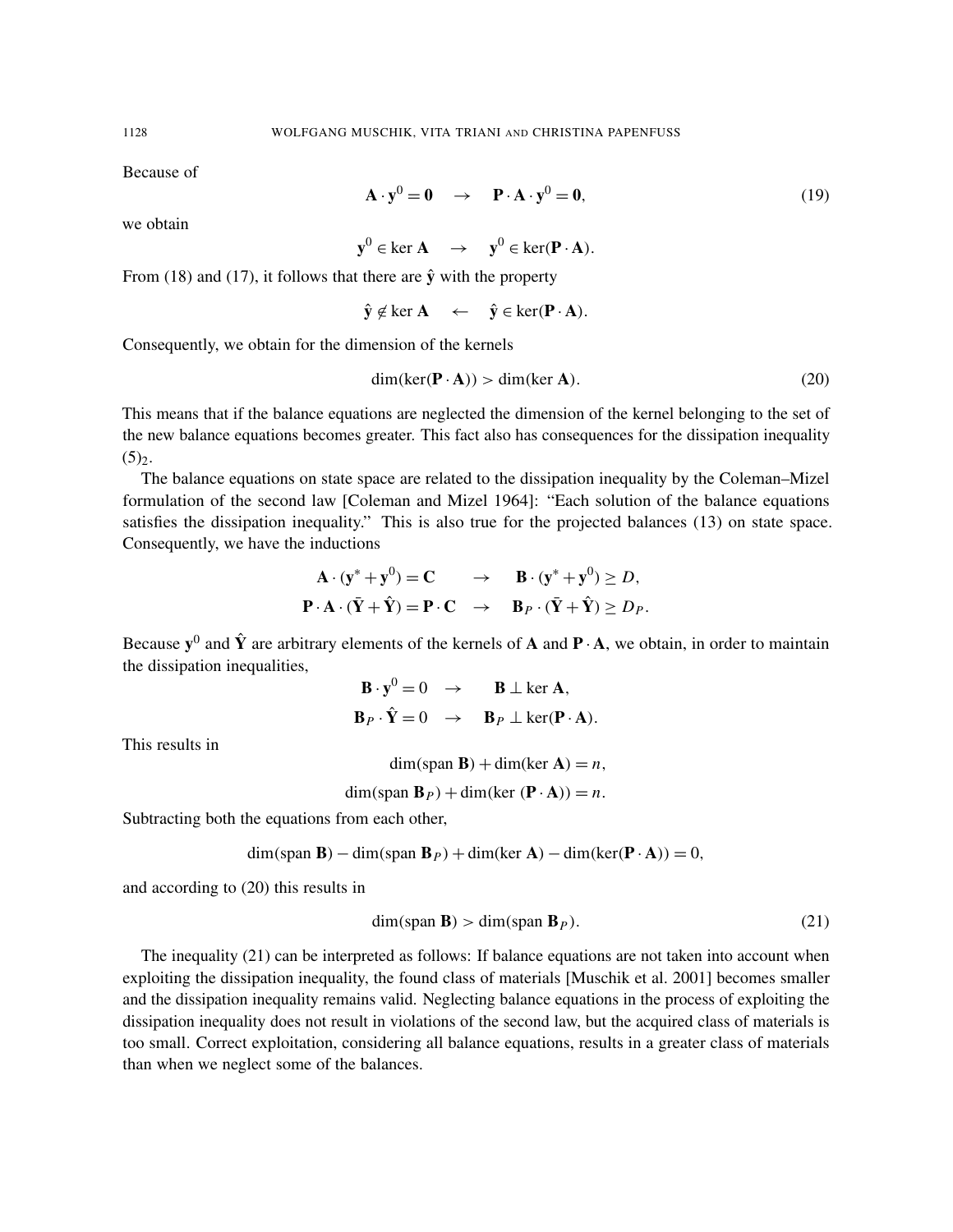#### 3. An example

3.1. *Unabridged system of balances.* We consider a state space [Muschik et al. 2001; Muschik 2004] spanned by the internal energy density  $\varepsilon$  and by two additional vector fields, **z** and **w**,

$$
\mathbf{Z} = \{\varepsilon, \mathbf{z}, \mathbf{w}\}. \tag{22}
$$

The local balances (3), of internal energy  $\varepsilon$  and entropy  $\delta$ , read

$$
\dot{\varepsilon} + \nabla \cdot \mathbf{q} - r = 0, \qquad \dot{s} + \nabla \cdot \mathbf{J}_s - r_s \ge 0,
$$
\n
$$
(23)
$$

where  $q$  is the heat flux density and  $r$  the heat supply density. The second law of thermodynamics forces the entropy production (3) to be nonnegative.

The set of governing equations for  $z$  and  $w$  is assumed to have balance form, and represent constraints for the state space variables

$$
\dot{\mathbf{z}} + \nabla \cdot \Psi = \pi, \qquad \dot{\mathbf{w}} + \nabla \cdot \Delta = \delta. \tag{24}
$$

Here  $\Psi$  is the flux of **z**,  $\Delta$  is the flux of **w**, and  $\pi$  and  $\delta$  are their productions and supplies, respectively. The relaxation equations of **z** and/or **w** are included by setting  $\Psi \equiv 0$  and/or  $\Delta \equiv 0$ .

Let us now introduce two additional constitutive functions  $M$  and  $W$ , which are not in the state space, and for which we also have balances

$$
\dot{M}(\varepsilon, \mathbf{z}, \mathbf{w}) + \nabla \cdot \Upsilon(\varepsilon, \mathbf{z}, \mathbf{w}) = \Sigma(\varepsilon, \mathbf{z}, \mathbf{w}),\tag{25}
$$

$$
\dot{\mathbf{W}}(\varepsilon, \mathbf{z}, \mathbf{w}) + \nabla \cdot \Xi(\varepsilon, \mathbf{z}, \mathbf{w}) = \Omega(\varepsilon, \mathbf{z}, \mathbf{w}).
$$
\n(26)

The balance laws  $(23)$ – $(26)$  and the entropy inequality  $(3)$  can be written in matrix formulation [Muschik et al. 2001], with the shape of  $(5)<sub>1</sub>$  and  $(5)<sub>2</sub>$ , as

$$
\mathbf{A} \cdot \mathbf{y} = \mathbf{C}, \qquad \mathbf{B} \cdot \mathbf{y} \ge D, \tag{27}
$$

where y represents the higher derivatives of the chosen state space (22),  $y = \{\dot{\varepsilon}, \dot{z}, \dot{w}, \nabla \varepsilon, \nabla z, \nabla w\}$ . The matrices **A** and **C** follow from the five balance equations  $(23)$ – $(26)$ ,

$$
\mathbf{A} = \begin{bmatrix} 1 & 0 & 0 & \frac{\partial \mathbf{q}}{\partial \varepsilon} & \frac{\partial \mathbf{q}}{\partial \varepsilon} & \frac{\partial \mathbf{q}}{\partial \mathbf{w}} \\ 0 & 1 & 0 & \frac{\partial \Psi}{\partial \varepsilon} & \frac{\partial \Psi}{\partial \varepsilon} & \frac{\partial \Psi}{\partial \mathbf{w}} \\ 0 & 0 & 1 & \frac{\partial \Delta}{\partial \varepsilon} & \frac{\partial \Delta}{\partial \varepsilon} & \frac{\partial \Delta}{\partial \varepsilon} & \frac{\partial \Delta}{\partial \mathbf{w}} \\ \frac{\partial M}{\partial \varepsilon} & \frac{\partial M}{\partial \varepsilon} & \frac{\partial M}{\partial \mathbf{w}} & \frac{\partial T}{\partial \varepsilon} & \frac{\partial T}{\partial \varepsilon} & \frac{\partial T}{\partial \varepsilon} \\ \frac{\partial W}{\partial \varepsilon} & \frac{\partial W}{\partial \varepsilon} & \frac{\partial W}{\partial \mathbf{w}} & \frac{\partial E}{\partial \varepsilon} & \frac{\partial E}{\partial \varepsilon} & \frac{\partial E}{\partial \mathbf{w}} \end{bmatrix}, \qquad \mathbf{C} = \begin{bmatrix} r \\ \pi \\ \delta \\ \Sigma \\ \Sigma \\ \Omega \end{bmatrix}.
$$
 (28)

From the entropy balance  $(23)_2$ , it follows that

$$
\mathbf{B} = \begin{bmatrix} \frac{\partial s}{\partial \varepsilon} & \frac{\partial s}{\partial \mathbf{z}} & \frac{\partial \mathbf{J}_s}{\partial \mathbf{w}} & \frac{\partial \mathbf{J}_s}{\partial \varepsilon} & \frac{\partial \mathbf{J}_s}{\partial \mathbf{z}} & \frac{\partial \mathbf{J}_s}{\partial \mathbf{w}} \end{bmatrix}, \qquad D = r_s. \tag{29}
$$

The balances and the dissipation inequality (27) are now exploited by the Liu procedure [Liu 1972; Muschik and Ehrentraut 1996], by which the higher derivatives are removed. We introduce the so-called Lagrange parameters,

$$
\Lambda := \{ \lambda^{\varepsilon} \lambda^{\mathbf{z}} \lambda^{\mathbf{w}} \lambda^M \lambda^W \}, \tag{30}
$$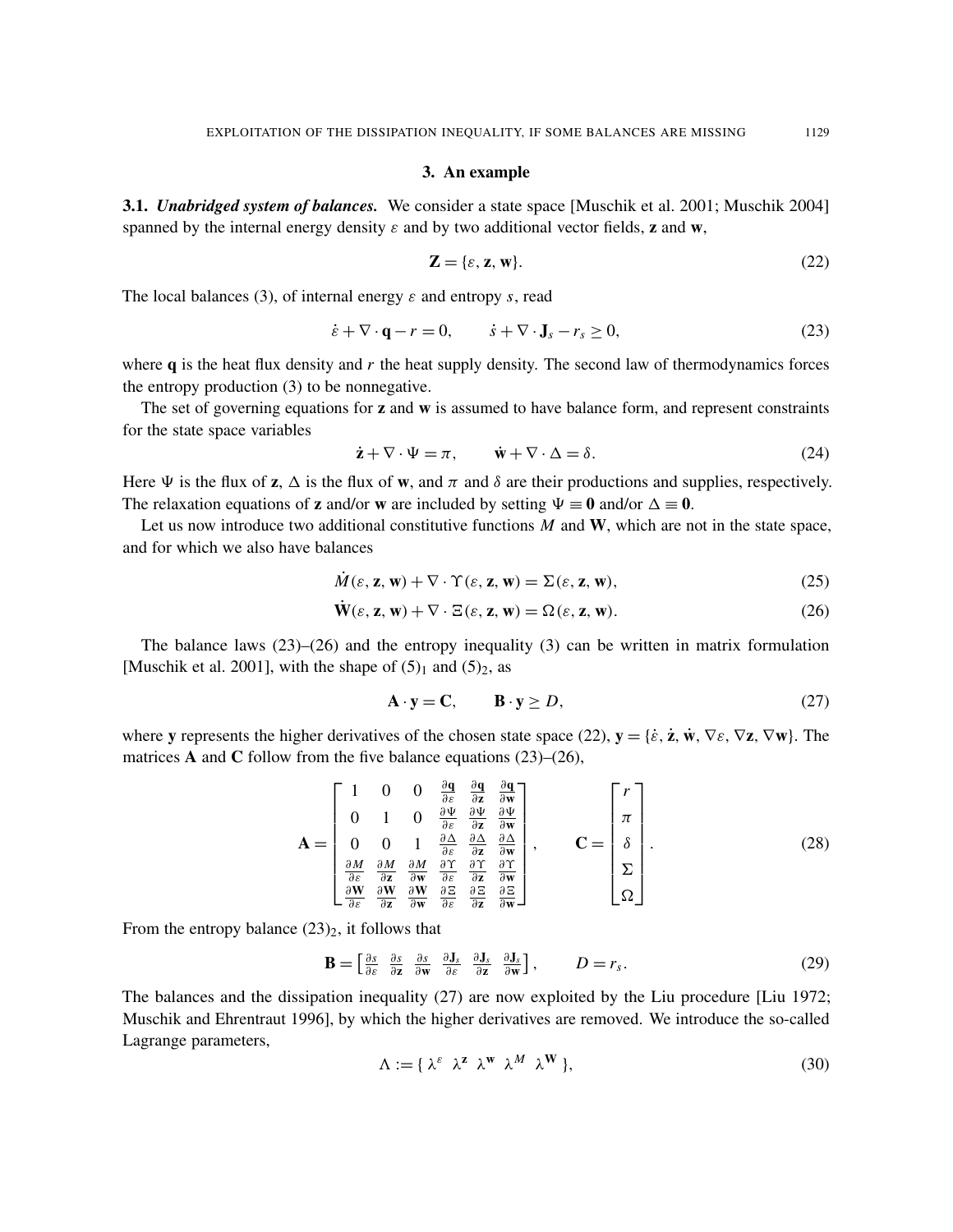and, taking  $(28)$ – $(29)$  into account, the Liu equations,  $(7)_1$ , become

$$
\lambda^{\varepsilon} + \lambda^{M} \frac{\partial M}{\partial \varepsilon} + \lambda^{W} \cdot \frac{\partial W}{\partial \varepsilon} = \frac{\partial s}{\partial \varepsilon},
$$
  

$$
\lambda^{z} + \lambda^{M} \frac{\partial M}{\partial z} + \lambda^{W} \cdot \frac{\partial W}{\partial z} = \frac{\partial s}{\partial z},
$$
  

$$
\lambda^{w} + \lambda^{M} \frac{\partial M}{\partial w} + \lambda^{W} \cdot \frac{\partial W}{\partial w} = \frac{\partial s}{\partial w},
$$
  

$$
\lambda^{\varepsilon} \frac{\partial \mathbf{q}}{\partial \varepsilon} + \lambda^{z} \cdot \frac{\partial \Psi}{\partial \varepsilon} + \lambda^{W} \cdot \frac{\partial \Delta}{\partial \varepsilon} + \lambda^{M} \frac{\partial \Upsilon}{\partial \varepsilon} + \lambda^{W} \cdot \frac{\partial \Xi}{\partial \varepsilon} = \frac{\partial J_{s}}{\partial \varepsilon},
$$
  

$$
\lambda^{\varepsilon} \frac{\partial \mathbf{q}}{\partial z} + \lambda^{z} \cdot \frac{\partial \Psi}{\partial z} + \lambda^{W} \cdot \frac{\partial \Delta}{\partial z} + \lambda^{M} \frac{\partial \Upsilon}{\partial z} + \lambda^{W} \cdot \frac{\partial \Xi}{\partial z} = \frac{\partial J_{s}}{\partial z},
$$
  

$$
\lambda^{\varepsilon} \frac{\partial \mathbf{q}}{\partial w} + \lambda^{z} \cdot \frac{\partial \Psi}{\partial w} + \lambda^{W} \cdot \frac{\partial \Delta}{\partial w} + \lambda^{M} \frac{\partial \Upsilon}{\partial w} + \lambda^{W} \cdot \frac{\partial \Xi}{\partial w} = \frac{\partial J_{s}}{\partial w},
$$
  
(31)

and the residual inequality,  $(7)_2$ , becomes

$$
\lambda^{\varepsilon} r + \lambda^{\mathbf{z}} \cdot \pi + \lambda^{\mathbf{w}} \cdot \delta + \lambda^M \Sigma + \lambda^{\mathbf{W}} \cdot \Omega \ge r_s. \tag{32}
$$

The Liu equations (31) and the residual dissipation inequality (32) represent the constraints on the constitutive equations  $M$ ,  $W$ ,  $q$ ,  $\Psi$ ,  $\Delta$ ,  $\Upsilon$ , and  $\Xi$  caused by the second law.

According to  $(8)$  and  $(7)_1$  the Lagrange parameters are given by  $(9)$ , and the constraints on the constitutive equations have the form of an inequality, as in (10).

3.2. *Reduced system of balances.* Now we introduce the matrix projector P, cutting the balance (26) as

$$
\mathbf{P} = \begin{bmatrix} 1 & 0 & 0 & 0 & 0 \\ 0 & 1 & 0 & 0 & 0 \\ 0 & 0 & 1 & 0 & 0 \\ 0 & 0 & 0 & 1 & 0 \\ 0 & 0 & 0 & 0 & 0 \end{bmatrix} . \tag{33}
$$

The original system of balances, (27), is now replaced by the system (13)

 $P \cdot A \cdot Y = P \cdot C$ ,  $Y \neq y$ , dim(span Y) > dim(span y), dim(span  $(P \cdot C)$ ) < dim(span C).

With this replacement we are not taking into account the balance of the constitutive function W according to (33). The Liu equations and the residual dissipation inequality, obtained by using the Liu technique [Muschik et al. 2001], have the same algebraic form as (7) in the case of complete exploitation, considering all balances,

$$
\Lambda_P \cdot \mathbf{P} \cdot \mathbf{A} = \mathbf{B}_P, \qquad \Lambda_P \cdot \mathbf{P} \cdot \mathbf{C} \ge D_P. \tag{34}
$$

According to (30) we have

$$
\Lambda_P = \{ \lambda_P^{\varepsilon} \ \lambda_P^{\mathbf{z}} \ \lambda_P^{\mathbf{w}} \ \lambda_P^{\mathbf{w}} \ \lambda_P^{\mathbf{w}} \}, \qquad \Lambda_P \cdot \mathbf{P} = \{ \lambda_P^{\varepsilon} \ \lambda_P^{\mathbf{z}} \ \lambda_P^{\mathbf{w}} \ \lambda_P^{\mathbf{w}} \ 0 \} =: \Lambda_P^0. \tag{35}
$$

The projected balances of (34),

$$
\Lambda_P^0 \cdot \mathbf{A} = \mathbf{B}_P, \qquad \Lambda_P^0 \cdot \mathbf{C} \ge D_P,\tag{36}
$$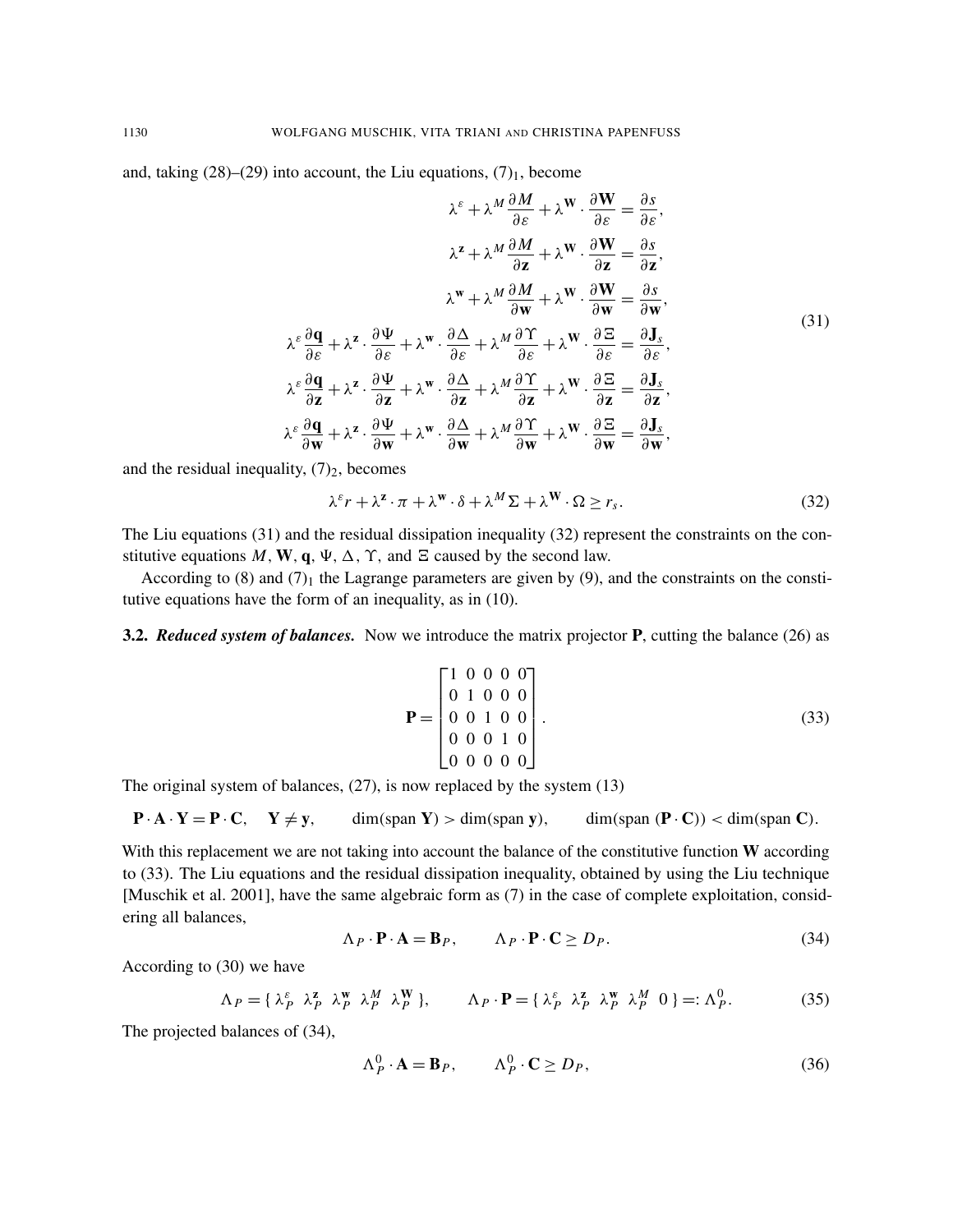differ from (7) by setting  $\lambda^W$  formally to zero. Consequently, (36) becomes, if (31) and (32) are taken into account,

$$
\lambda_P^{\varepsilon} + \lambda_P^M \frac{\partial M}{\partial \varepsilon} = \frac{\partial s}{\partial \varepsilon}\Big|_P,
$$
  

$$
\lambda_P^{\varepsilon} + \lambda_P^M \frac{\partial M}{\partial \varepsilon} = \frac{\partial s}{\partial \varepsilon}\Big|_P,
$$
  

$$
\lambda_P^{\varepsilon} + \lambda_P^M \frac{\partial M}{\partial \varepsilon} = \frac{\partial s}{\partial \varepsilon}\Big|_P,
$$
  

$$
\lambda_P^{\varepsilon} + \lambda_P^M \frac{\partial M}{\partial \varepsilon} = \frac{\partial s}{\partial \varepsilon}\Big|_P,
$$
  

$$
\lambda_P^{\varepsilon} \frac{\partial q}{\partial \varepsilon} + \lambda_P^{\varepsilon} \cdot \frac{\partial \Psi}{\partial \varepsilon} + \lambda_P^W \cdot \frac{\partial \Delta}{\partial \varepsilon} + \lambda_P^M \frac{\partial \Upsilon}{\partial \varepsilon} = \frac{\partial J_s}{\partial \varepsilon}\Big|_P,
$$
  

$$
\lambda_P^{\varepsilon} \frac{\partial q}{\partial \varepsilon} + \lambda_P^{\varepsilon} \cdot \frac{\partial \Psi}{\partial \varepsilon} + \lambda_P^W \cdot \frac{\partial \Delta}{\partial \varepsilon} + \lambda_P^M \frac{\partial \Upsilon}{\partial \varepsilon} = \frac{\partial J_s}{\partial \varepsilon}\Big|_P,
$$
  

$$
\lambda_P^{\varepsilon} \frac{\partial q}{\partial \varepsilon} + \lambda_P^{\varepsilon} \cdot \frac{\partial \Psi}{\partial \varepsilon} + \lambda_P^W \cdot \frac{\partial \Delta}{\partial \varepsilon} + \lambda_P^M \frac{\partial \Upsilon}{\partial \varepsilon} = \frac{\partial J_s}{\partial \varepsilon}\Big|_P,
$$
 (37)

∂ *M*

and

$$
\lambda_P^{\varepsilon} r + \lambda_P^{\mathbf{z}} \cdot \pi + \lambda_P^{\mathbf{w}} \cdot \delta + \lambda_P^M \Sigma \ge r_s^P. \tag{38}
$$

The equations (37) and the dissipation inequality (38) are the thermodynamic constraints due to the second law, if the balance (26) of the constitutive function  $W$  is not taken into account. These relations are analogous to (31) and to (32). We will compare them in the next section.

**3.3.** *Comparison.* A comparison of the original Liu equations, (31), with the projected ones, (37), shows how different spaces are generated by the Lagrange parameters. Because, according to  $(30)$  and  $(35)_2$ ,  $5 = \dim(\text{span }\Lambda) > \dim(\text{span }\Lambda_P^0) = 4$  is valid, we obtain, according to the maximal rank of **A** and to  $(7)_1$  and  $(36)_1$ , dim(span **B**) > dim(span **B**<sub>*P*</sub>), the inequality (21), which was expected according to the considerations of the general case.

The class of materials becomes smaller by the reduction of the balances. This yields a comparison of the projected balances, (37), with the original ones, (31). All solutions of the projected balance equations are also solutions of the original balance equations in the case of  $\lambda^W = 0$ .

3.3.1. *The supplies.* Comparing the dissipation inequalities (32) and (38), we see that the energy supply *r* is insensitive to canceling (26). The same is presupposed for the entropy supply

$$
r_s^P \doteq r_s. \tag{39}
$$

Because energy supply and entropy supply are connected by the temperature  $\Theta$ ,

$$
r_s = \frac{r}{\Theta},\tag{40}
$$

and we obtain from  $(32)$  and  $(38)$  with  $(39)$  and  $(40)$ 

$$
\left[\lambda^{\varepsilon} - \frac{1}{\Theta}\right] r + \lambda^{\mathbf{z}} \cdot \pi + \lambda^{\mathbf{w}} \cdot \delta + \lambda^{M} \Sigma + \lambda^{\mathbf{W}} \cdot \Omega \ge 0, \qquad \left[\lambda^{\varepsilon}_{P} - \frac{1}{\Theta}\right] r + \lambda^{\mathbf{z}}_{P} \cdot \pi + \lambda^{\mathbf{w}}_{P} \cdot \delta + \lambda^{M}_{P} \Sigma \ge 0.
$$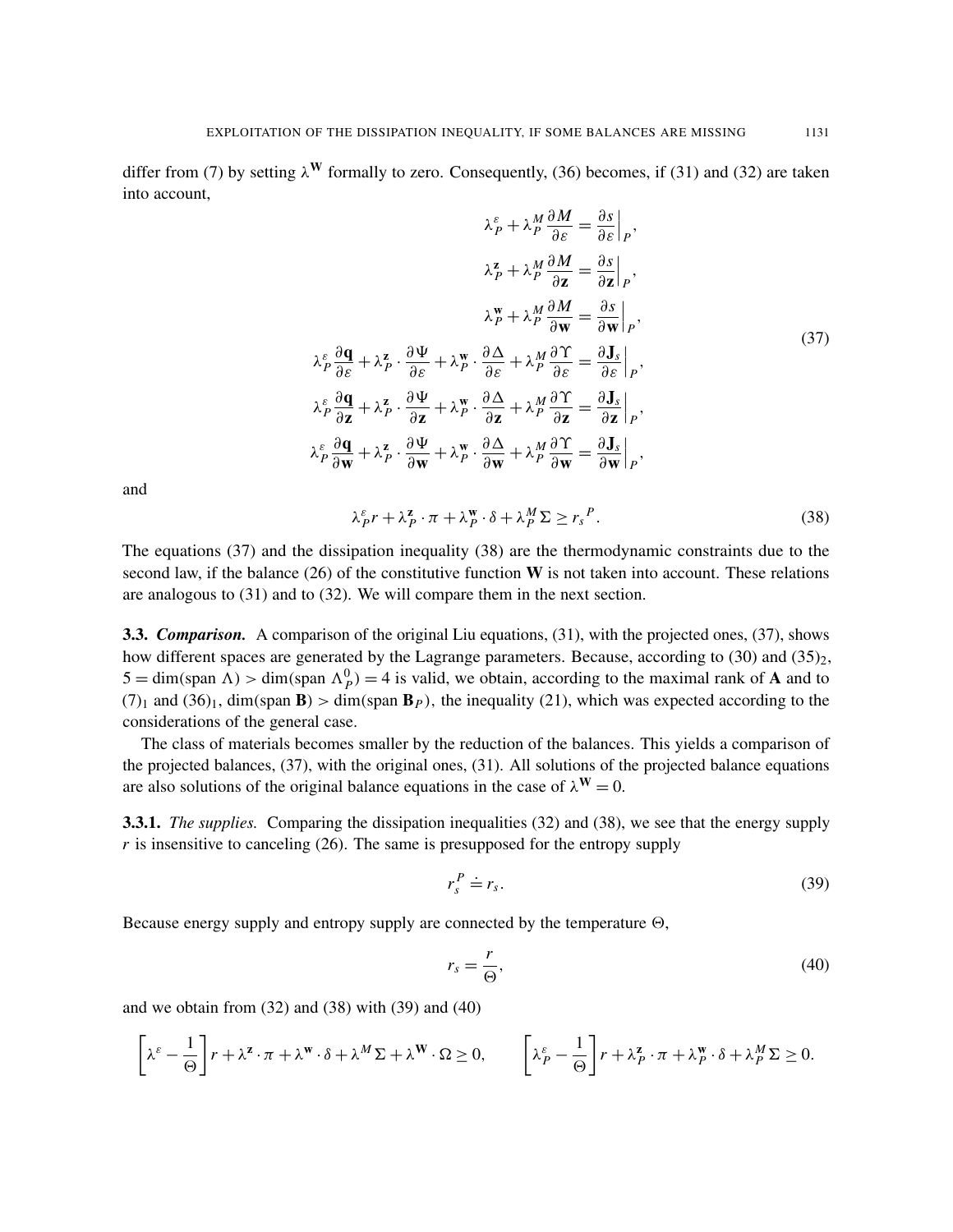Because the energy supply is independent of all the other quantities which appear in these dissipation inequalities and because the sign of the energy supply can be positive or negative, we obtain

$$
\lambda^{\varepsilon} = \frac{1}{\Theta} = \lambda_P^{\varepsilon}.
$$

In the next section it is proved that the entropy production is sensitive to the reduction of the balance equations.

**3.3.2.** *The entropy production.* We now calculate relations between  $(\mathbf{B}, D)$  and  $(\mathbf{B}_P, D_P)$ . From (7) and (34) we obtain

$$
\mathbf{B} = \Lambda \cdot \mathbf{A}, \quad \mathbf{B}_P = \Lambda_P \cdot \mathbf{P} \cdot \mathbf{A}, \qquad \Lambda \cdot \mathbf{C} \ge D, \quad \Lambda_P \cdot \mathbf{P} \cdot \mathbf{C} \ge D_P,
$$

which results, by use of  $(35)_2$ , in

$$
\mathbf{B} - \mathbf{B}_P = (\Lambda - \Lambda_P^0) \cdot \mathbf{A}.\tag{41}
$$

Because A is of maximal rank, and  $\Lambda \neq \Lambda_p^0$  follows from (30) and (35)<sub>2</sub>, we obtain from (41) that  $B \neq B_P$ .

Starting out with  $(30)_2$  and  $(36)_2$ , and taking  $(29)_2$  and  $(39)$  into account,

$$
\Lambda \cdot \mathbf{C} \ge D = r_s, \qquad \Lambda_P^0 \cdot \mathbf{C} \ge D_P = r_s^P = r_s,
$$

and we obtain for the entropy production

$$
\sigma = \Lambda \cdot \mathbf{C} - r_s, \quad \sigma_P = \Lambda_P^0 \cdot \mathbf{C} - r_s \quad \longrightarrow \quad \sigma \neq \sigma_P. \tag{42}
$$

Taking (9) and the corresponding relation,  $\Lambda_p^0 = \mathbf{B}_P \cdot \bar{\mathbf{A}}$ , into account, (42) results in  $\sigma = \mathbf{B} \cdot \bar{\mathbf{A}} \cdot \mathbf{C} - r_s \ge 0$ and  $\sigma_p = \mathbf{B}_p \cdot \bar{\mathbf{A}} \cdot \mathbf{C} - r_s \ge 0$ . We have proved that the entropy production changes when the balance equations are reduced. But it is not clear that the entropy production becomes smaller in the reduced case compared with the original one. Comparing (32) with (38), we do not know that  $\lambda^W \cdot \Omega$  is positive. Beyond that, we do not know the values of the remaining terms in which  $\Lambda$  is replaced by  $\Lambda_p^0$ .

#### 4. Conclusion

It is well known that the second law represents a constraint on the constitutive equations of a system under consideration [Muschik et al. 2001], which means the second law, represented by the dissipation inequality, is material-selective. When exploiting the dissipation inequality by the Liu technique, usually one has to take into account all balance equations of the system [Triani et al. 2008]. There are several reasons why not all balances would be included in the exploitation of the dissipation inequality: not all balance equations are known, only the energy balance is taken into account [Ericksen 1991], or some balances are forgotten. In these cases, an interesting question arises: What happens if not all balances are taken into account when exploiting the dissipation inequality? The answer is that we obtain a smaller class of materials than in the nonreduced case! This smaller class of materials does obey the second law. Therefore, no mistakes appear with respect to the second law, if we forget some balances in its exploitation: we are punished with a smaller class of materials, which has a different nonnegative entropy production than in the nonreduced case. This result is important with respect to the fact that there are